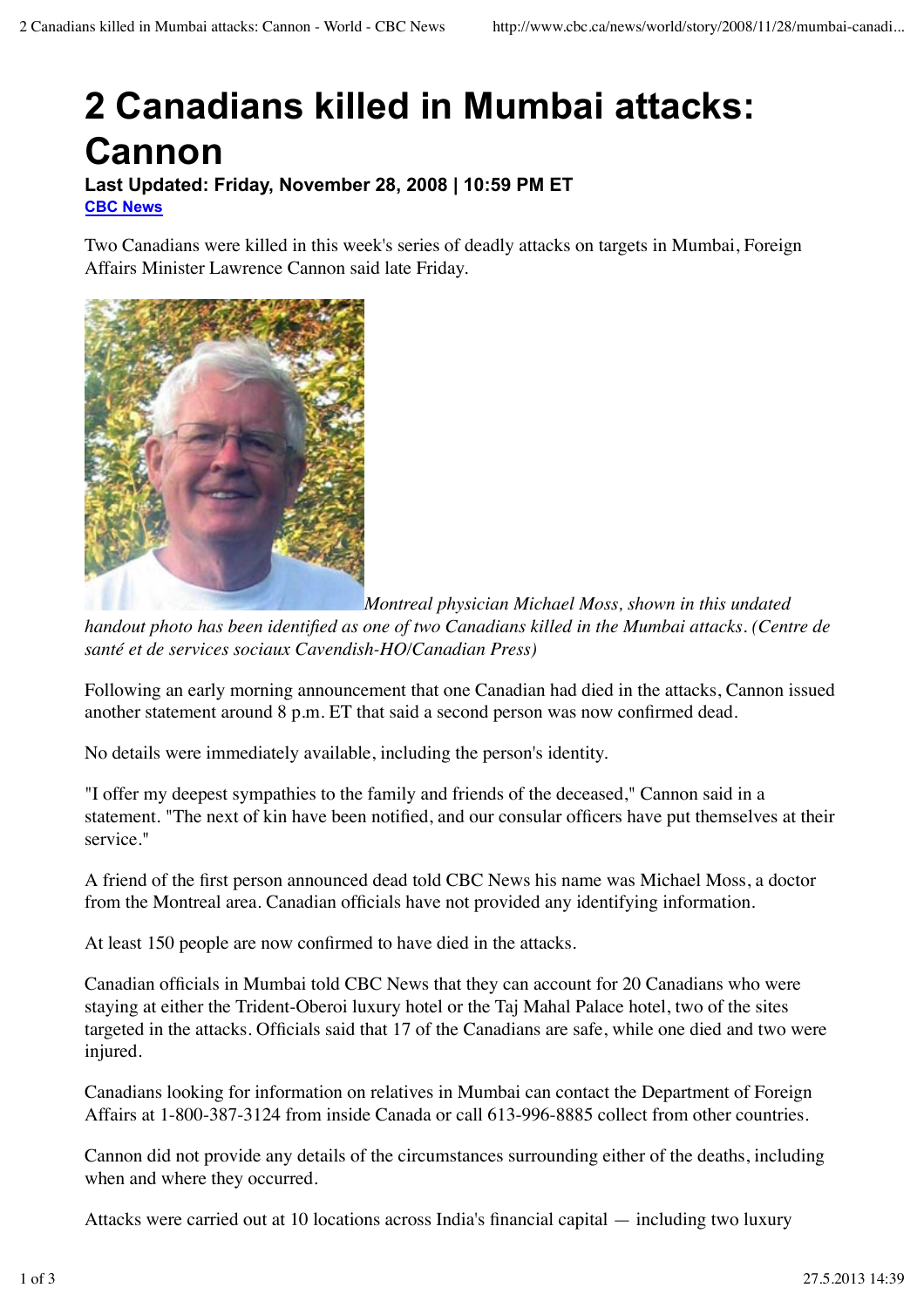hotels, a crowded train station, a hospital and a popular cafe — beginning Wednesday evening.

Moss was a British-trained general practitioner who immigrated to Manitoba from England more than 30 years ago, according to Dr. Ron Ludman, one of his colleagues in Montreal. He was travelling in Mumbai on vacation.

Ludman said he was told by Moss's daughter that he died in Mumbai on Wednesday.

Another colleague, Dr. David Wiegens, said Moss will be sorely missed.

"I think he'll be along with me as I'm continuing to take care of my patients, as a voice, as an independent mind, as a really dedicated physician, and as a friend," Wiegens said from the Cavendish Health and Social Services Centre, adding that Moss was days away from returning from his four-week holiday.



*Montreal actor Michael Rudder is recovering from three bullet wounds received during the Mumbai attacks. (Jonathan Clark/Agence Reisler Talent)*

The Canadian government had already confirmed that two Canadians were among those injured in the co-ordinated gun and grenade attacks.

Montreal voice actor Michael Rudder, a past Genie Award nominee who was visiting India with a U.S. meditation group, was one of the two Canadians wounded.

When militants stormed one of the city's hotels, he suffered three gunshot wounds, but has undergone surgery and is recovering in the critical care wing of a Mumbai hospital.

Helen Connolly of Markham, Ont., just outside Toronto, a yoga instructor, was grazed by a bullet.

Two other American members of the meditation group, Alan Scherr, 58, and his daughter, Naomi, 13, were killed in the attack, said Bobbie Garvey, spokeswoman for the Synchronicity Foundation.

## **'Terrifying experience'**

Garvey said the group's trip to Mumbai was "like a pilgrimage," but turned into an "intense, terrifying experience" as members hid in their rooms for up to 45 hours amid stifling smoke, gunfire and grenade explosions.